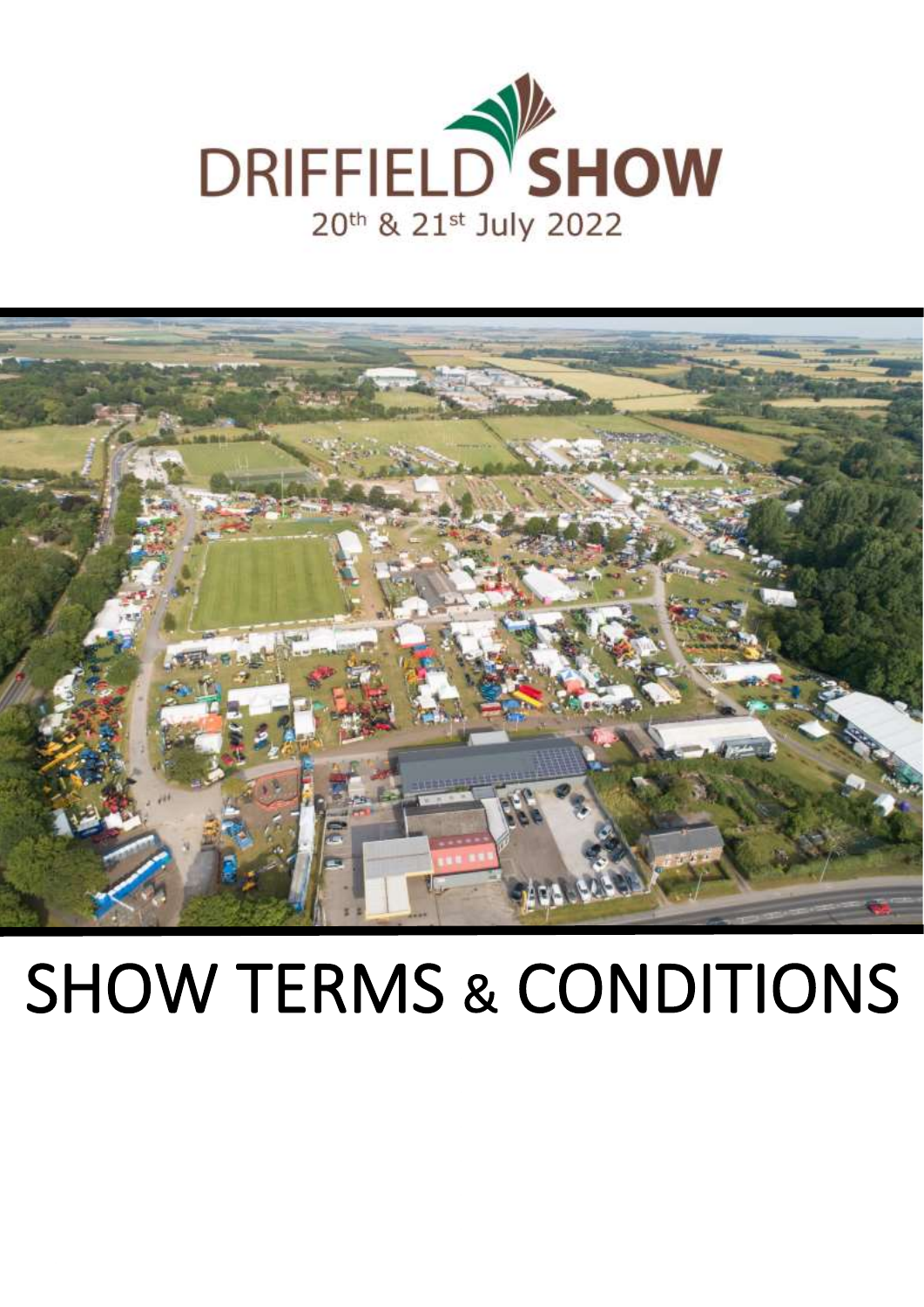# *Show Set Up*

All exhibitors and contractors must sign in on arrival from Friday 15<sup>th</sup> July and hi viz clothing must be worn during the set up and take down period.

#### All vehicles entering the site on the Show days will require a Show day vehicle pass, this includes delivery vehicles.

Exhibitors and contractors must arrange for the delivery of all implements, goods, marquees and other requirements before 8.00am on Wednesday 20<sup>th</sup> July. Roads, carparks and other areas on the Society's property shall be regarded as highways with special reference to road markings, speed restrictions (5mph on all Society property) and the observations of parking restrictions. Please do not use your hazard lights when moving on Society property.

#### All vehicles must be off the site by 8.45am, in preparation for the Show opening at 9.00am. No new arrivals will be allowed to enter the site after 8,45am, delivery by van or otherwise will not be permitted after that hour, except by written permission from the Chief Executive.

NO MOTOR VEHICLES will be allowed on the ground until 6pm. NO LARGE VEHICLES including articulated lorries or low loaders will be permitted onto site before 7pm on each day of the show.

## *THIS RULE WILL BE STRICTLY ENFORCED*

## IF VEHICLES ARE MOVED BEFORE THIS TIME THE SOCIETY RESERVE THE RIGHT TO REFUSE THE OFFENDING TRADE STAND SPACE AT ANY FUTURE EVENTS HELD ON THE DRIFIELD SHOWGROUND.

*Times of Opening and Closing.*

## All stands must be open by 8.30am on the morning and manned throughout the time the Show is open to the public. Stands may not close before 6pm.

- 1. *Covid 19 guidance.* The Driffield agricultural Society remains committed to working with the local authority to bring covid safe events to the Driffield Showground following covid restrictions. For further information full guidance is available from [https://www.gov.uk/guidance/working-safely](https://www.gov.uk/guidance/working-safely-during-covid-19/events-and-attractions)[during-covid-19/events-and-attractions.](https://www.gov.uk/guidance/working-safely-during-covid-19/events-and-attractions)
- 2. Application for Space. Entries will close on 1<sup>st</sup> January, 2022 for returning trade stand space, after this date new applications will be considered for the space. All applications must be submitted on the official entry form, which must be signed by the exhibitor or their representative in acceptance of the regulations. The Society reserves the right to refuse any entry whatsoever, whether received prior to closing date for entries or not, or to cancel any entry which may have been accepted.
- 3. *Cancellations.* If an exhibitor cancels a trade stand application
	- prior to 31<sup>st</sup> May 2022, an administration fee of £50.00 will be deducted from any refund.
	- after  $1<sup>st</sup>$  June 2022, for whatever reason, will result in the forfeit of all fees.

The Society reserves the right to re-let the space. Stands will not be allowed to set up until full payment has been made on any outstanding invoices.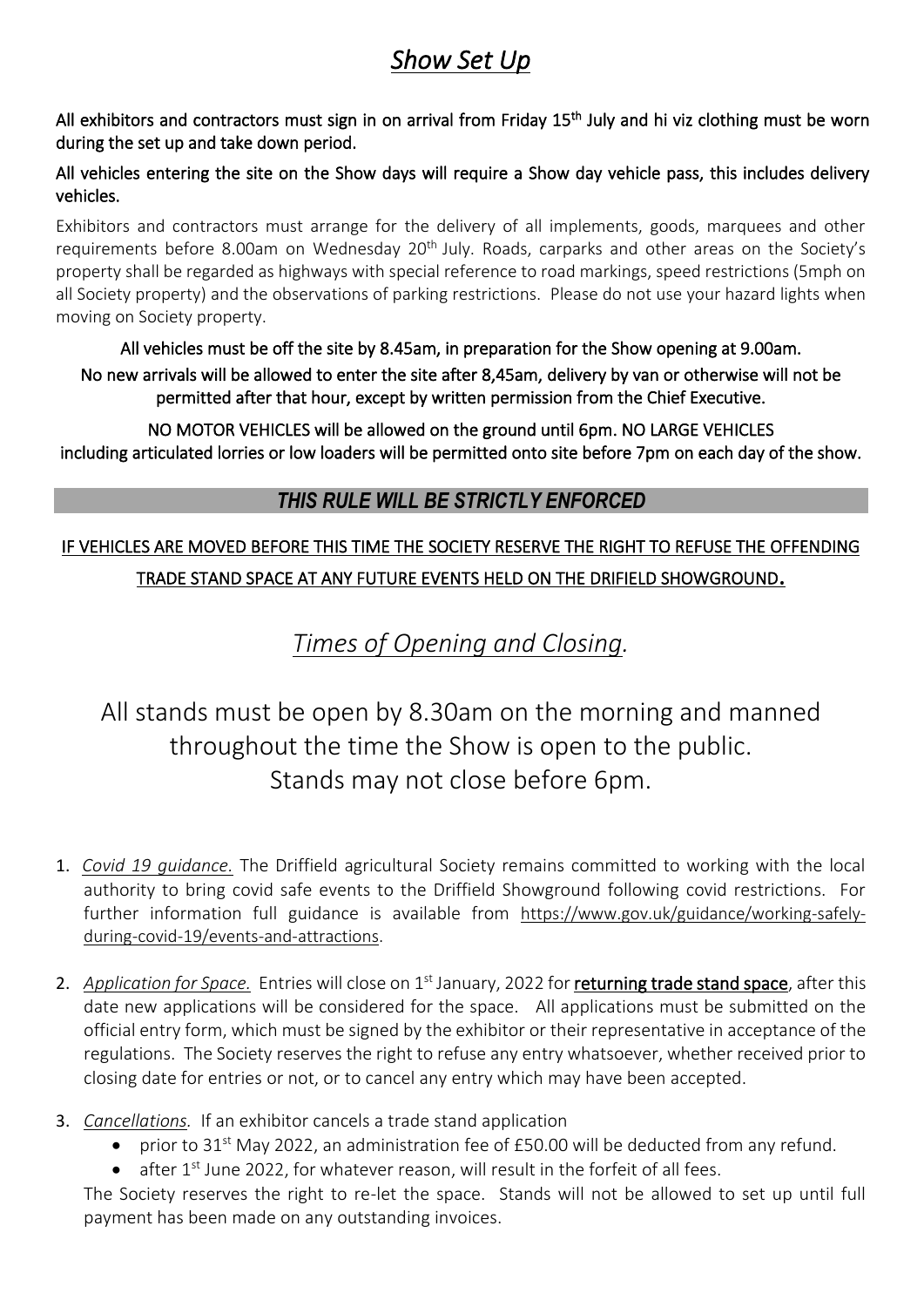- 4. *Exhibitor Tickets*. Trade exhibitors will be entitled to a number of free admission tickets in proportion to the size of their stand. Additional tickets can be purchased online from www.driffieldshowground.co.uk. All exhibitors accessing the site on Show days are required to have a valid exhibitor ticket. Those leaving to park cars in car parks will receive a pass out stamp on exit of the showground.
- 5. No exhibitor will be allowed to dig up the ground in any part of the stand allotted to him without written permission of the Chief Executive, and without undertaking to pay for the damages (if any) incurred thereby. EXHIBITORS ARE REQUIRED TO CONTACT THE CHIEF EXECUTIVE IF THEIR EXHIBITION NECESSITATES THE DIGGING OF HOLES OR DRIVING OF STAKES, PEGS ETC, INTO THE GROUND TO AVOID CONTACT WITH ELECTRICITY CABLES AND WATER PIPES. A plan of these cables and pipes is available at the show office for consultation and all exhibitors must ensure that this is done before work commences. any such work is carried out at the exhibitor's own risk and the cost of any damage caused must be
- 6. *Refunds* Cancellations by the Organiser / Force Majeure. If at the absolute discretion of the Society the Showground becomes unfit or unavailable for occupancy or it becomes impossible or impractical to hold the Show for reasons beyond the control of the Society including (without limitation) fire, flood, storm, government intervention, malicious damage, acts of war, acts of God, strikes, riots, disease or any other cause, the Society will reserve the right (but shall not be obliged) to cancel or postpone this Show or any particular section or event(s), for any legitimate reason, without compensation. In these circumstances the parties agree and acknowledge the Society shall endeavour to refund the Exhibitor 100% of their stand fees until two weeks before the Show, 50% of stand fees within one week of the Show, however if the Show is cancelled once it has commenced, stand fees will not be refunded.

#### EXHIBITORS ARE ADVISED TO CARRY THEIR OWN CANCELLATION INSURANCE.

7. *Litter and Damage to the Site*. Exhibitors are required to clear their stand of rubbish at the end of the Show. Litter and other refuse must be removed to the skips provided. All trade stands must be left in a clean and tidy condition, including the filling in of holes, and sites must be completely cleared by the following Monday ready for the next event to take over the Showground. If excessive amounts of litter or other refuse is left on site after the Show, a charge will be made to cover the cost of removal and of making good damage.

#### 8. Trade Stand Definitions

paid for by the exhibitor.

*AGRICULTURAL TRADE EXHIBITIONS* include the display of agricultural machinery, produce and accessories or goods, etc. Also comprising of businesses that have a significant part of their business with the agricultural sector and forestry and fencing industries for the purpose of display of machinery and equipment, sales through orders and direct sales. Caravans and marquees are permitted for the entertainment of clients and other displays, where no direct sales of alcohol or food takes place. In all cases the Chief Executive's decision is final.

*MOTOR TRADE AND CARAVAN EXHIBITIONS AND RETAIL SALES STANDS* include the display of motor vehicles and caravans, produce and accessories or goods etc. In all cases the Chief Executive's decision is final.

*COMMERCIAL STANDS* comprise of stand holders who are exhibiting for the purpose of cash sales and exhibitions of goods or services, which are not agricultural trade exhibitions. The minimum site frontage for these stands is 3 metres.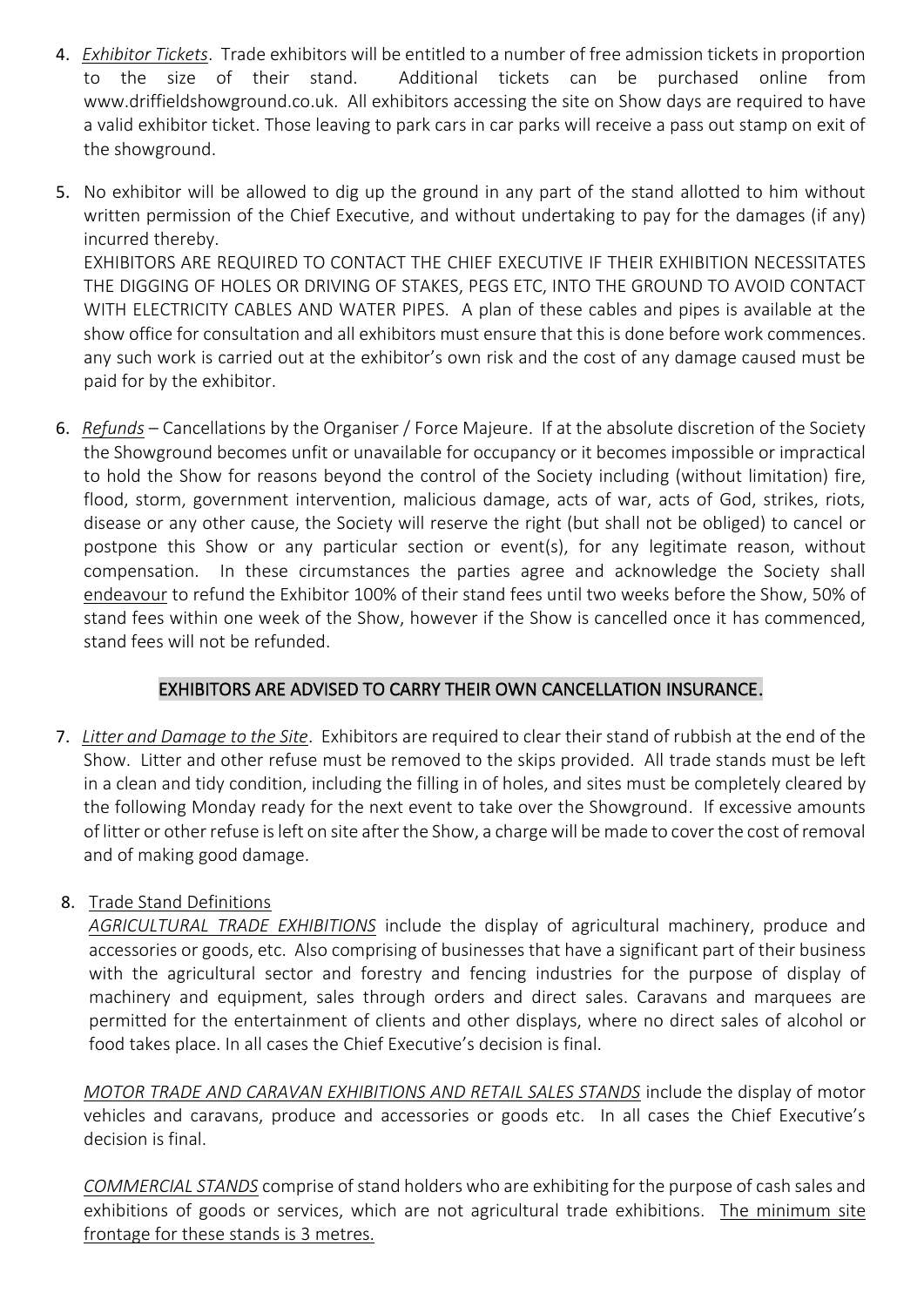NOTE: Applicants wishing to sell confectionery, fruit, tobacco or liquid refreshment must clearly state this on the application form. The sale of drinks in glass bottles is prohibited for consumption on the Showground.

NOTE: Applicants shall be responsible for obtaining such licences as may be needed, whether for the sale or supply of intoxicating liquor, entertainment, from the Performing Right Society, from Phonographic Performance Ltd, or otherwise and for the observance of the same. The hirer shall use the location details as agreed with the Society in all license applications. The East Riding of Yorkshire Council is the local authority for the Driffield Showground and should be contacted for the provision of TENs licences.

NOTE: The Society reserves the option to let the catering rights, the ice cream and pre-packed confectionery rights. In all cases the Chief Executive's decision is final.

NOTE: Hospitality - Applicants may supply refreshments free of charge to their customers. However, under no circumstances will they or anyone on their stand be permitted to sell or receive money for refreshments. Exhibitors are responsible for ensuring that no alcohol is obtained by anyone under 18 years of old. Exhibitors catering on their own stand are reminded that they must conform to the requirements of the Food Hygiene Regulations. All catering requirements and staff must be on the field before 8.30am. No cooking is to be done inside any of the marquees supplied by the Society, except for the Food Theatre, and then only by the Society authorised chefs. The provision of drinks in glass bottles is prohibited for consumption away from the applicants trade stand.

NOTE: The handing out of leaflets away from your tradestand is strictly prohibited.

- 9. Show set up the Showground will be open for tradestand set up during the following times Saturday 16<sup>th</sup> July / Sunday 17<sup>th</sup> July - 9am – 5pm Monday 18<sup>th</sup> July / Tuesday 19<sup>th</sup> July - 7am – 8pm
	- All exhibitors and contractors must sign in at the designated point from Friday 15<sup>th</sup> July and hivisibility clothing must be worn during this set up period.
	- A board displaying underground electrical cables and Health and Safety notices will be posted outside the office during the setup period.
	- All stands must be complete by 8.30am on the first morning of the show.
- 10. Show breakdown tradestands cannot be dismantled until 6pm on the final day of the show, the showground will be open during the following times for breakdown
	- Thursday, 21<sup>st</sup> July 6pm for light vehicles 7pm for large vehicles and low loader vehicle movements.
	- Friday, 22<sup>nd</sup> July 9am 6pm
	- Monday 25<sup>th</sup> July onwards normal office hours.

All tradestands need to be cleared from site no later than Monday 25<sup>th</sup> July at 5pm.

- 11. Games of chance and the selling of goods by auction, the use of loudspeakers, shouting or other behaviour which might annoy visitors or exhibitors is strictly forbidden. Exhibitors infringing this regulation are liable to a fine of £500, have their stand closed down and their goods confiscated by the Society.
- 12. No exhibitor will be allowed to sub-let any part of his stand without permission from the Chief Executive in writing.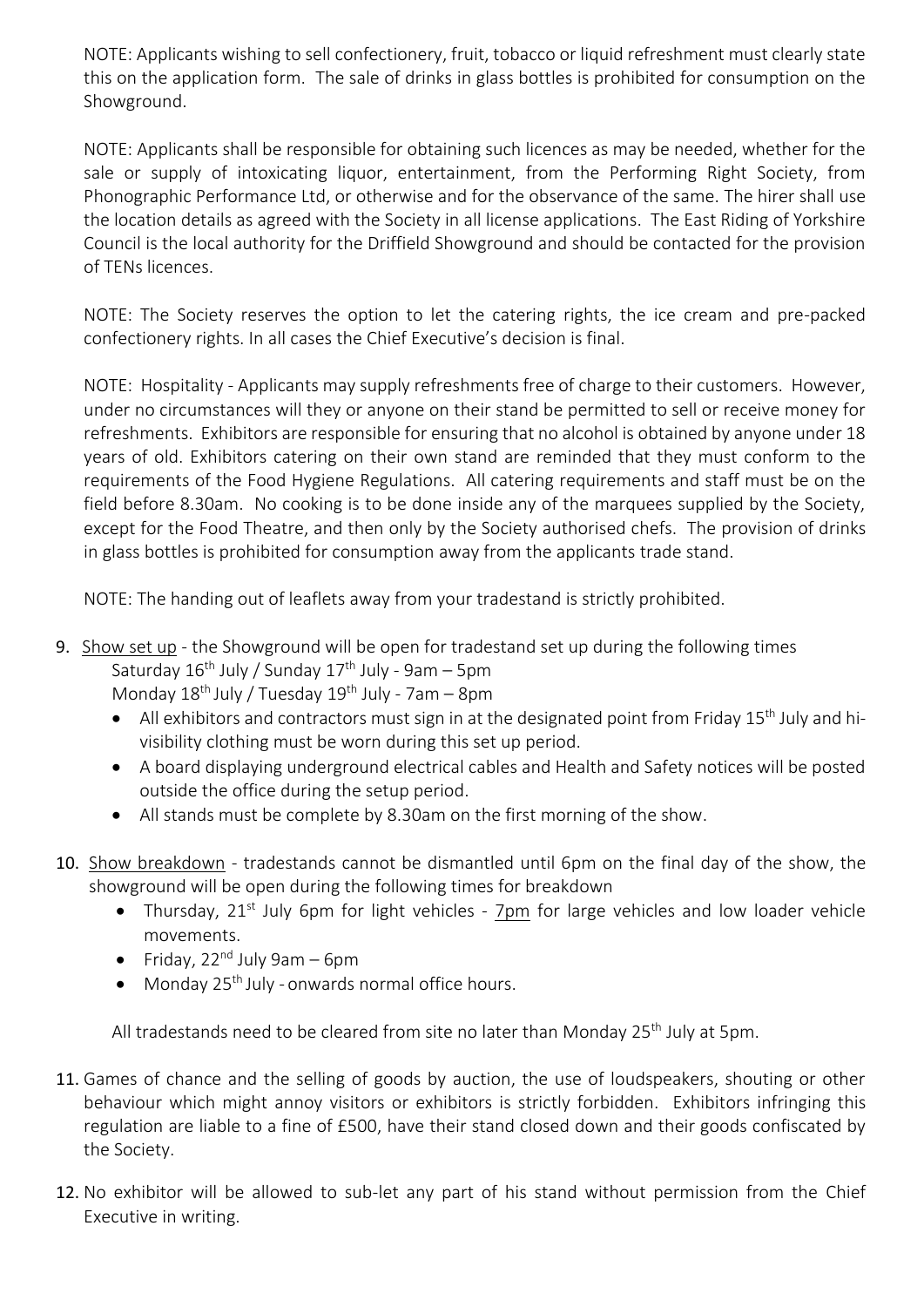- 13. All machinery must be supplied in accordance with the Supply of Machinery (Safety) Regulations 1992 and any other legislation that may be applicable.
- 14. Unloading/loading service is available. All exhibitors requiring assistance with the loading or unloading of heavy equipment must contact the Show office the day the service is required and *pre-book*. (A £5 charge is payable to the driver at the time for this service).
- 15. *Covered space* is normally supplied in bays 3 metres wide by 6 metres deep and 2.5 metres to the eaves.
- 16. *Electricity*. Mains electricity may be supplied to all parts of the Showground, and this facility covers the cost of supply from the feeder point to the stand, cable, plugs etc, the cost of supply used and the disconnections at the end of the Show. Any supply is for the use of that stand only and its use by another stand holder is strictly prohibited and will result in the supply being disconnected and the stand holders not invited in the future. Please complete the enclosed electricity request form and return with your completed application pack. All portable electrical equipment should be in sound working order and hold a valid PAT certificate.

10 days in advance of the Show underground electrical cables will be marked with a highlighting spray marker line. These lines are to be avoided within 75cm (30 inches) on each side of the line. If this is ignored and a cable is damaged a charge to the exhibitor will be made.

Please be aware that power may not be available during set up. Exhibitors are required to contact the Chief Executive if their exhibition necessitates the digging of holes or driving of stakes, pegs etc into the ground to avoid contact with electricity cables and water pipes. Failure to do so will result in any damage being caused being paid for by the exhibitor.

### GENERATORS ARE *NOT* ALLOWED

- 17. *Water*. Any exhibit wishing to use large volumes of water must obtain approval from the Chief Executive in advance and a charge may be applied. Water to individual stands is not provided but water is available from standpipes located around the Showground.
- 18. *Grass cutting*. The Society will undertake to keep the grass on all stands cut to a reasonable length up to the end of June, but thereafter cutting and trimming will be the responsibility of the stand holder concerned, WHO IS ALSO RESPONSIBLE FOR THE REMOVAL OF CUTTINGS FROM THE SHOWGROUND. The cutting of grass after the end of June may be arranged through the Society for which a charge will be made.
- 19. *Ground Condition*. The Society will not be held responsible for the ground condition of the sites offered and will not guarantee to make good such sites.
- 20. *Marquees*. For details of preferred marquee suppliers please contact the Show Office. When ordering your tradestand please allow sufficient room for the guy ropes of your marquee to be incorporated into the space allocated to you. Any exhibition encroaching into the pedestrian area or into space allocated to another exhibitor will be taken down and removed.

#### 21. *Livestock on Stand*.

- a. All livestock are subject to:
	- i. Movement control
	- ii. Controls applied by DEFRA and any other authorities in relation to health status within DEFRA or other recognised scheme for a species
	- iii. Declaration of disease-free certification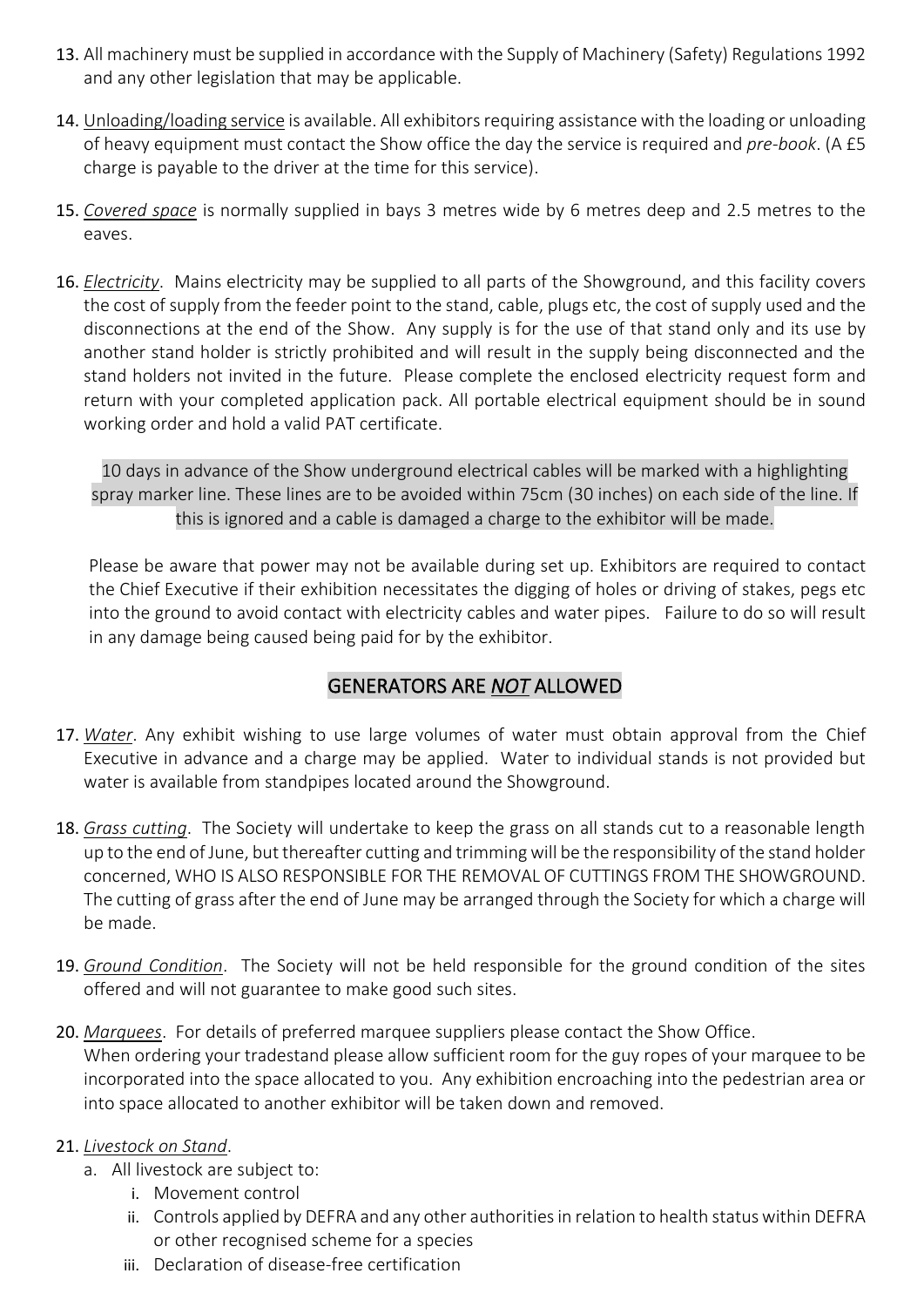iv. All livestock and birds must be accompanied by the appropriate documentation.

- b. All livestock and birds are subject to the orders of DEFRA and local authorities, which may be operative at the time of the Show.
- c. Exhibitors are wholly responsible for obtaining all certificates and permits, including those required to leave the Showground at the end of the Show.
- d. A competent stockman must attend animals on trade stands throughout the Show.
- e. The Chief Executive must be notified of any intent to bring livestock for display on a trade stand one month in advance of the Show Day.
- f. A Control & Decontamination Point must accompany all livestock exhibitions, as specified by DEFRA.
- 22. *Fire Safety*. Stand holders must include fire risk in their risk assessment. A 'No Smoking' policy must be adhered to in all marquees/ caravans etc and attendants should be on duty during the whole time the public are in the structures. Every stand must be equipped with firefighting facilities, which must be accessible and maintained in a functional condition. No exposed flame or heat source should be placed near to canvas or combustible material.
- 23. *Liquid Petroleum Gas (LPG)*. The use of gas bottles by food hall trade stands is *prohibited* within the Food Hall – please order sufficient electricity supply.
	- a. All persons using LPG must submit a full risk assessment and that all equipment must have the relevant test certification, which must be available for inspection on the day of the Show.
	- b. LPG cylinders should be stored on firm, level ground at least one metre away from any building.
	- c. To prevent tampering, every LPG storage area should be enclosed in a lockable compound of robust wire mesh or similar. Cages or surrounds made of wood or other combustible material are not acceptable.
	- d. Propane cylinders must be used only in the open air and must not be used inside marquees, tents or other enclosures.
	- e. Where working exhibits are within reach of exhibition visitors, notices shall be displayed stating that the appliance is working and should not be touched.
- 24. *Risk Assessment Forms.* A 'Trade Stand Fire & General Risk Assessment' form will be sent to every exhibitor with their application pack which is to be completed and returned with your application and a copy of your public liability certificate. Failure to complete and return these documents will result in your stand being cancelled and no refunds being made
- 25. *Security*. Whilst security services operate throughout the period, from Saturday, 16th July at 18.00 to Friday 22<sup>nd</sup> July at 17.00, neither the Society nor the security firm, can take any responsibility for any theft, damage or vandalism that may occur.
- *26 Performing Rights Society Ltd (PRS) Copyright Act 1956*. No person may perform or allow to be performed any copyright music in public without the permission of the copyright owner. The trade stand holder should pay the fee for such a licence to PRS. PRS inspectors monitor events of this nature. The Society cannot accept responsibility for any action taken against a stand exhibitor or any other person who contravenes the Copyright Act 1956.
- *27 Photographers*. No person shall ply for trade as a "snapshot" photographer or solicit business on the Society's grounds and car parks, with tradestands, exhibitors or other visitors to the Show. The Society reserves the right to expel from its property, without refund, anyone who infringes this regulation. Any person wishing to take photographs of stands or animals for commercial purposes must produce their credentials at the Show Office on the day of the Show and obtain an official badge. Official Society Photographers will have a badge; others wishing to obtain permission must apply before the Show.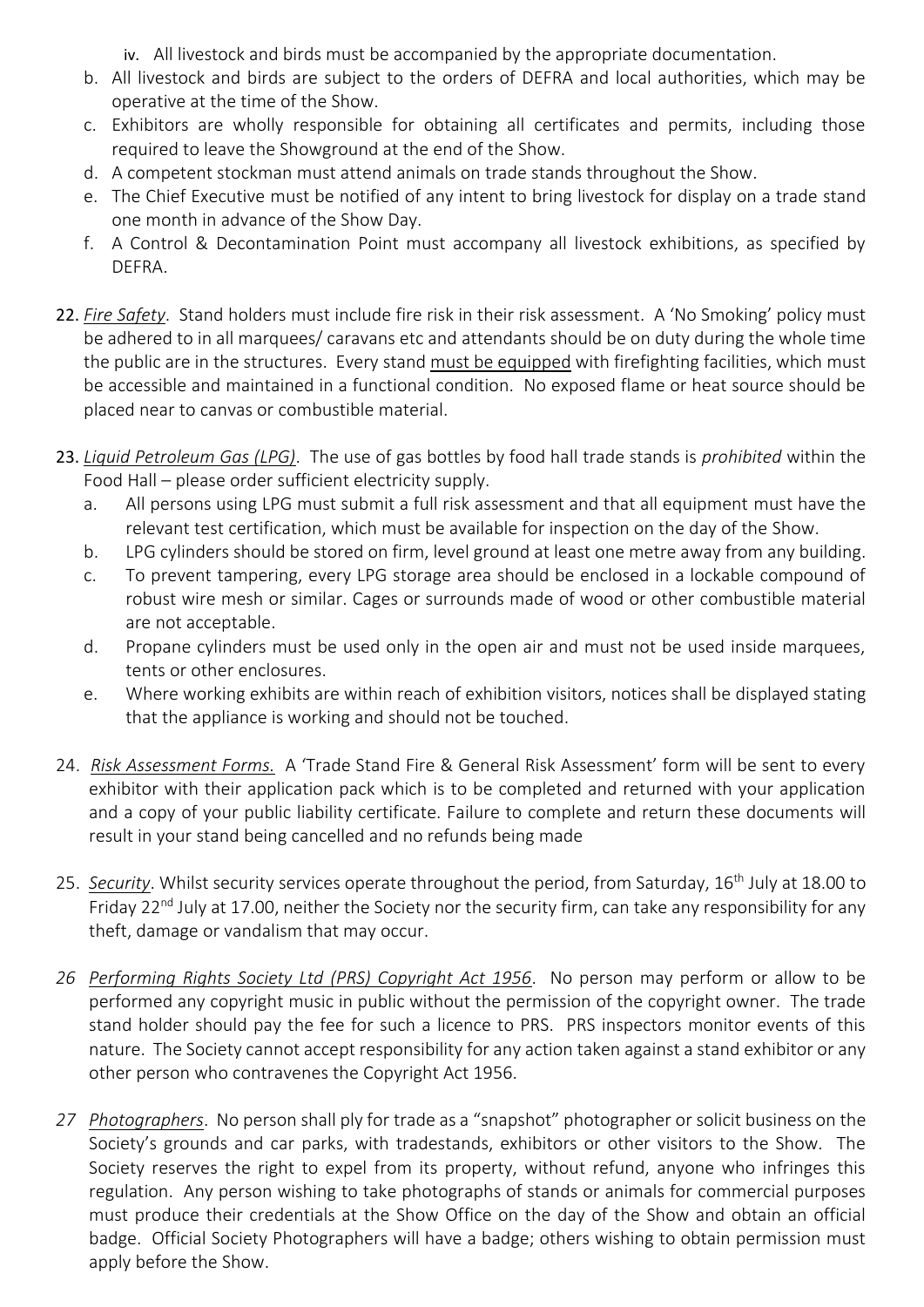*28 The sale of Firearms, Shotguns, Air Pistols etc*. Any intention to sell firearms must be notified to the Chief Executive at time of application, but no less than one month in advance of the Show to enable discussions over location, licensing etc. In all cases the Chief Executives decision is final. Selling of BB Guns, pellets, peashooters and catapults is strictly prohibited. Any exhibitor found selling such items will be asked in the first instance to withdraw them from sale and on the second instance will be removed from the Showground.

#### 29*Health & Safety* Regulations. Health & Safety is the responsibility of all on site.

The Society will not be responsible in any way for any article, plant, machinery or object of any kind exhibited on the Showground. The exhibitor shall assume full responsibility therefore including liability for all claims arising out of the exhibition, handling or housing of such exhibits and the conduct of the stand generally. The exhibitor shall indemnify the Society against all claims, damages or expenses whatsoever in anyway arising out of the presence of the exhibitor or his exhibits on the Showground. Acceptance of the foregoing provision shall be a condition of entry. Exhibitors must have in effect Public Liability Insurance with a reputable insurer.

Exhibitors are reminded that they are responsible for the observance, by themselves, their employees and their contractors of all relevant legislation including the Health and Safety at Work etc Act 1974 applicable to their exhibit/stand, and the relevant statutory provisions that covers all Safety Regulations together with the requirements of the Health and Safety Executive as given in Health and Safety Standards at Agricultural Shows, Demonstrations, Exhibitions and Similar Events dated 14 March 1990. The Guidelines of the Health and Safety Executive should be adhered to if LPG is used. The Driffield Agricultural Society operates a Health and Safety policy and copies can be obtained from the Show Office. These requirements will be enforced by the Local Authority Inspectors and the Society's Health and Safety Officer. Show officials are authorised to order the removal from the Showground of any article, animal or person, who in the opinion of the Society is causing or likely to cause, a nuisance, disturbance or breach of the peace, or an infringement of the Health and Safety Act (etc) 1974, or to close the stand of any exhibitor who does not fully conform to these regulations or instructions of Society Officials.

- a. Exhibitors are responsible for the adequate fencing-off of all exhibits and structures (including tent pegs) dangerous to Show visitors.
- b. All mechanical and hydraulic devices must be guarded and safely secured against dangerous or unintended operation.
- c. Where steps are provided these must be firm and strong and must have non-slip surfaces and handrails.
- d. Safety requirements for children are often different from those for adults. For example; guards need to be lower, safety fencing needs to go down to ground level to prevent small children getting underneath, and finger traps must be avoided.
- 30 *Disclaimer of Liability and Responsibility of Exhibitors*. Save for death or personal injury caused by the negligence of the Society, its servants or agents, the Society will not be responsible for death, injury, disease or loss caused to any exhibitor or to his or her servant or agent, or to any animal, insect, bird, or thing of whatever nature, exhibited by the said exhibitor or by any vehicle brought by the exhibitor on the Showground or car parks from whatever cause of death, injury, disease or loss arises. Save as aforesaid, the exhibitor of any animal, insect, bird or thing of any nature whatever will indemnify the Society for any damage, loss injury or disease occasioned by the said exhibitor his servants, agents or by the said animal, insect, bird or thing or by any such vehicle, however such damage, loss, injury or disease shall be caused.
	- a. The Society shall not be liable for any loss or damage arising from any error in the apportionment of space or for any encroachment by an exhibitor on the space apportioned to another. No liability will be accepted by the Society for short footfall during the day, this is an open-air event that is dependent on many external forces.